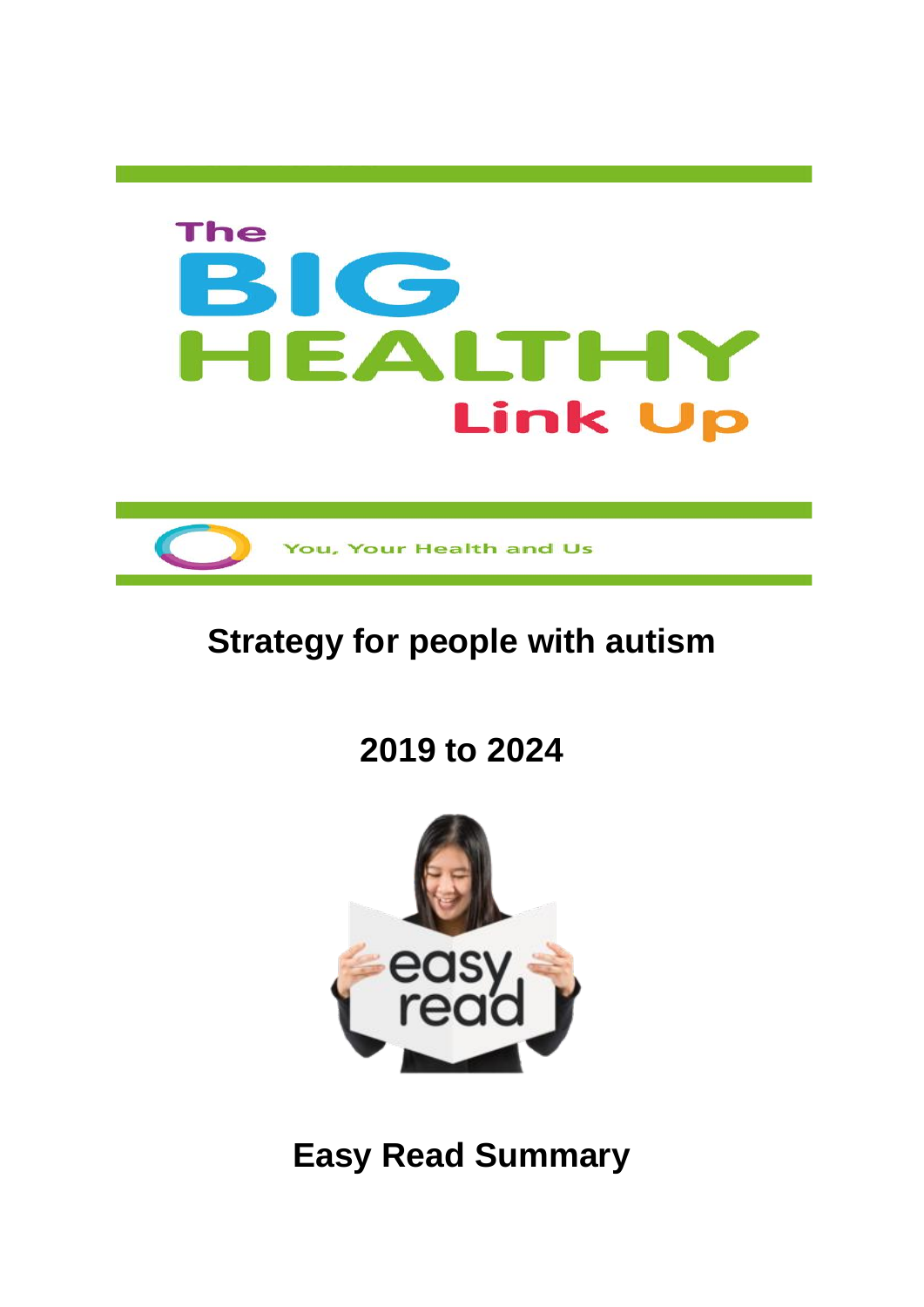We want to make the East Riding a place where people with autism are able to live fulfilling and rewarding lives and their families and carers get the right level of support at times when they need it.

#### **Our vision is:**

"Everyone with autism is able to live fulfilling and rewarding lives within a society that accepts and understands them. They can get a diagnosis and access to support if they need it, and they can depend on mainstream public services to treat them fairly as individuals, helping them make the most of their talents"



To make sure that people with autism are able to live a fulfilling live we have worked together and written this plan



We want people with autism to have the same opportunities as everyone else and to lead meaningful lives in their community and make sure they, their families and carers get the right support.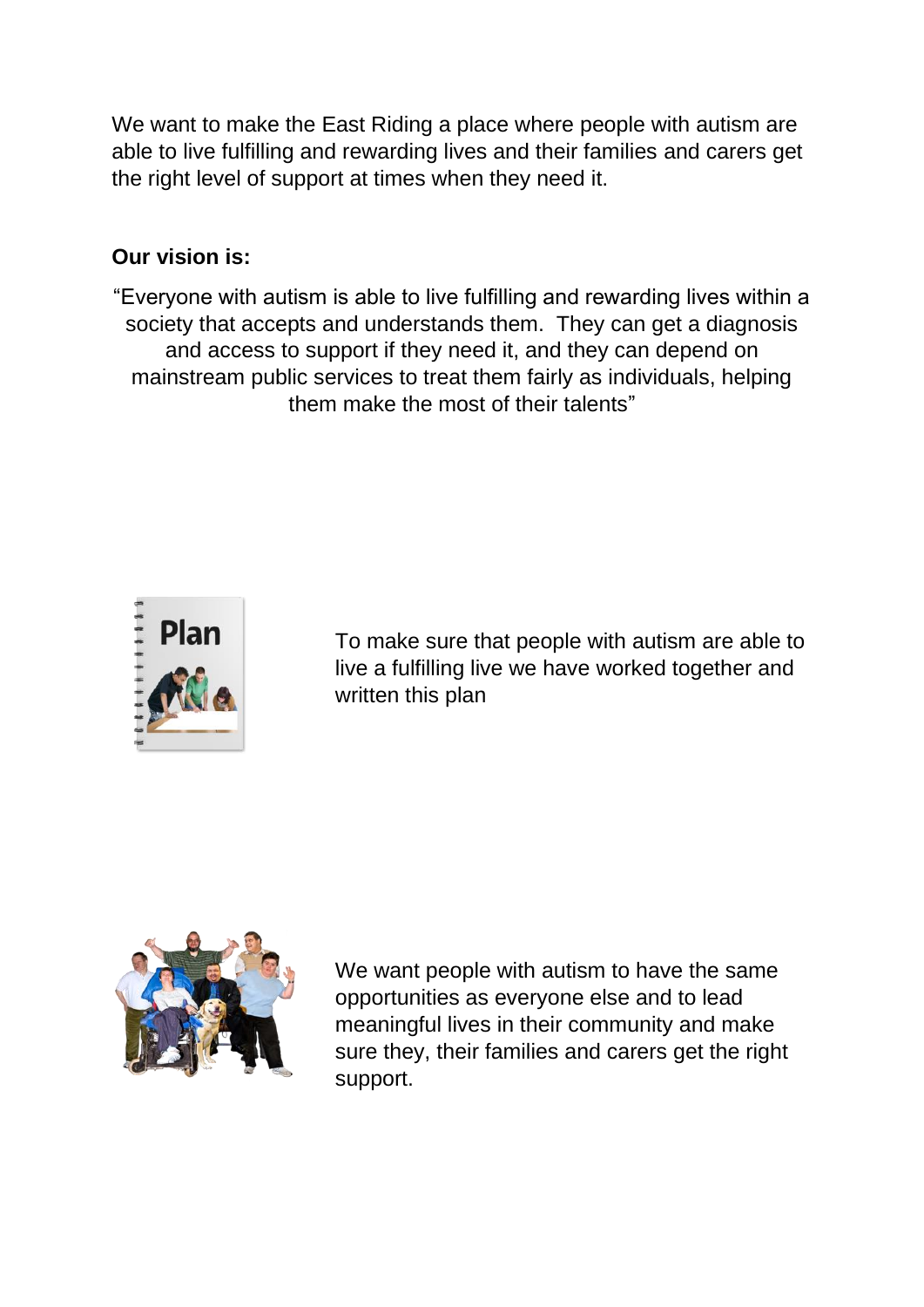# **Our Plan**

# **Understanding and Acceptance of Autism**



Support and encourage communities, the general public and organisations such as employers and retailers to develop an awareness and understanding of autism.



Work with the Criminal Justice System and other partners to develop an understanding of potential behaviours of people with autism.



Provide training to raise understanding and awareness of autism for example, retailers, doctors, social workers, support providers, police, other organisations and agencies.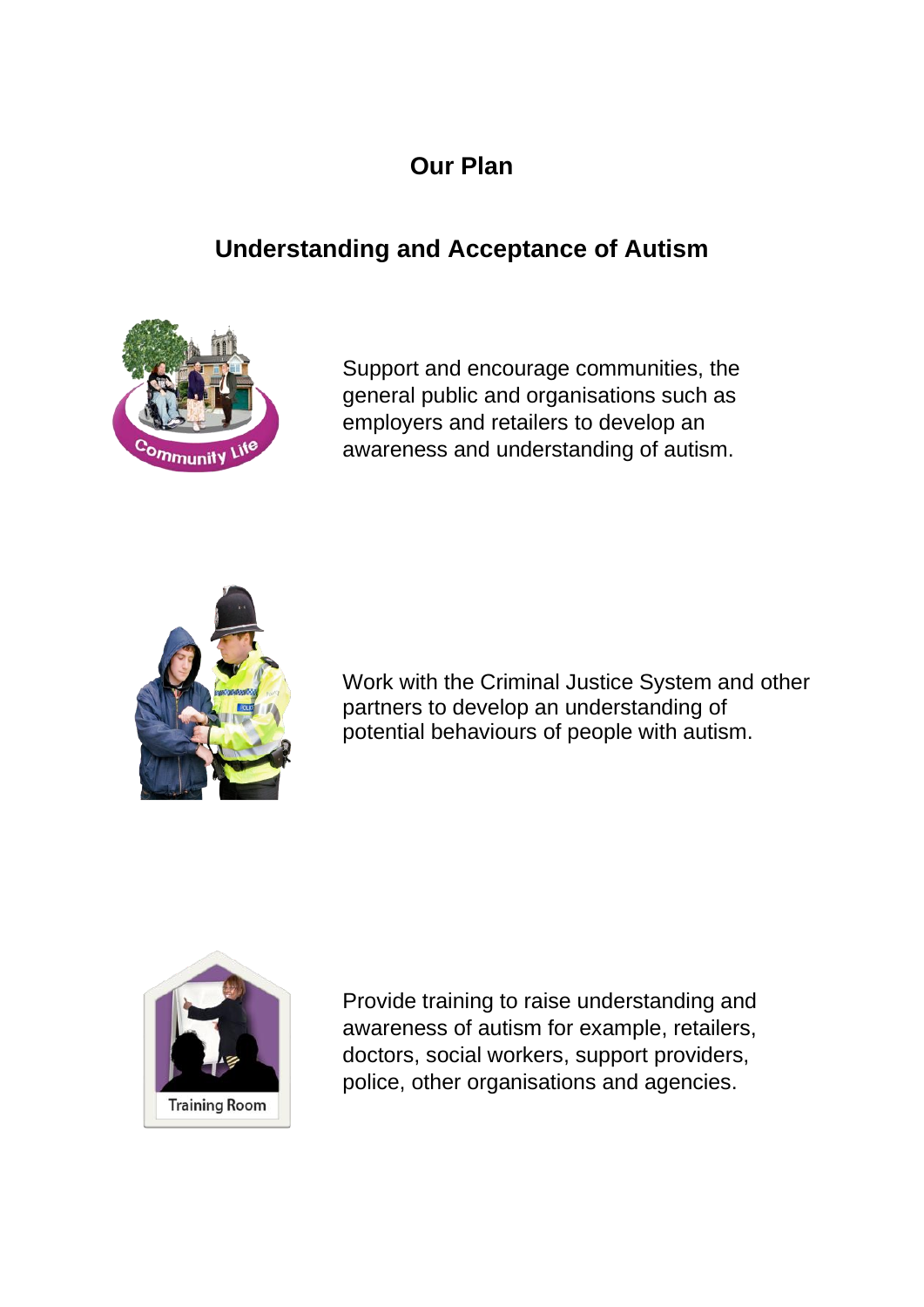### **Engagement and Co-production**



Make sure we have good information, signposting and advice for people with autism their families and carers



Ensure people with autism, their families and carers are effectively involved in co-producing services and support with professionals



Get a better understanding of the services available to people with autism and identify gaps for service development.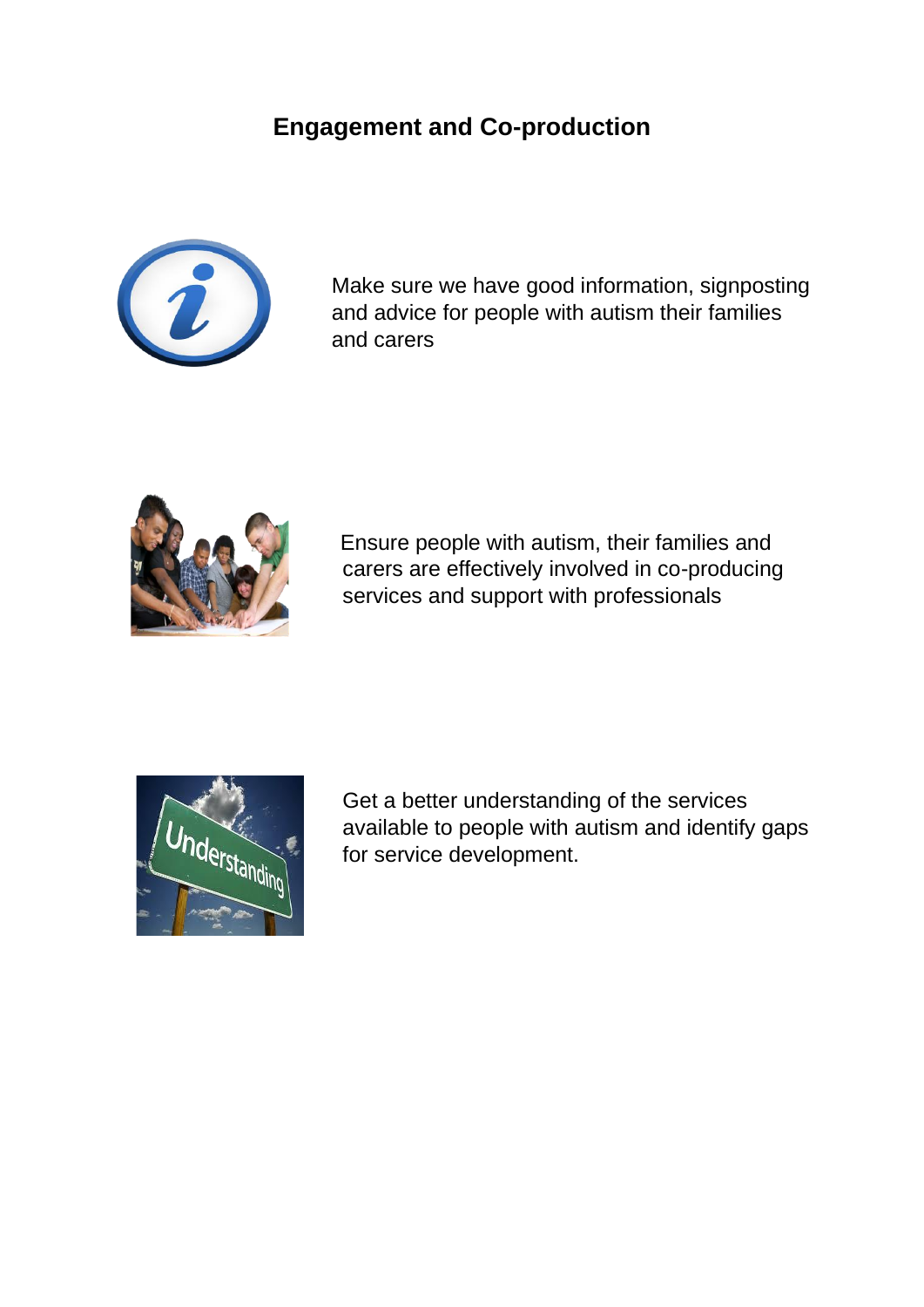#### **Access to services**



Work with partners to increase capacity and reduce the waiting time for diagnosis.



Health, social care and other partners to work together to deliver effective, appropriate services for people with autism, families and carers.



Make sure people with autism their families and carers have the right support at the right time in their lives.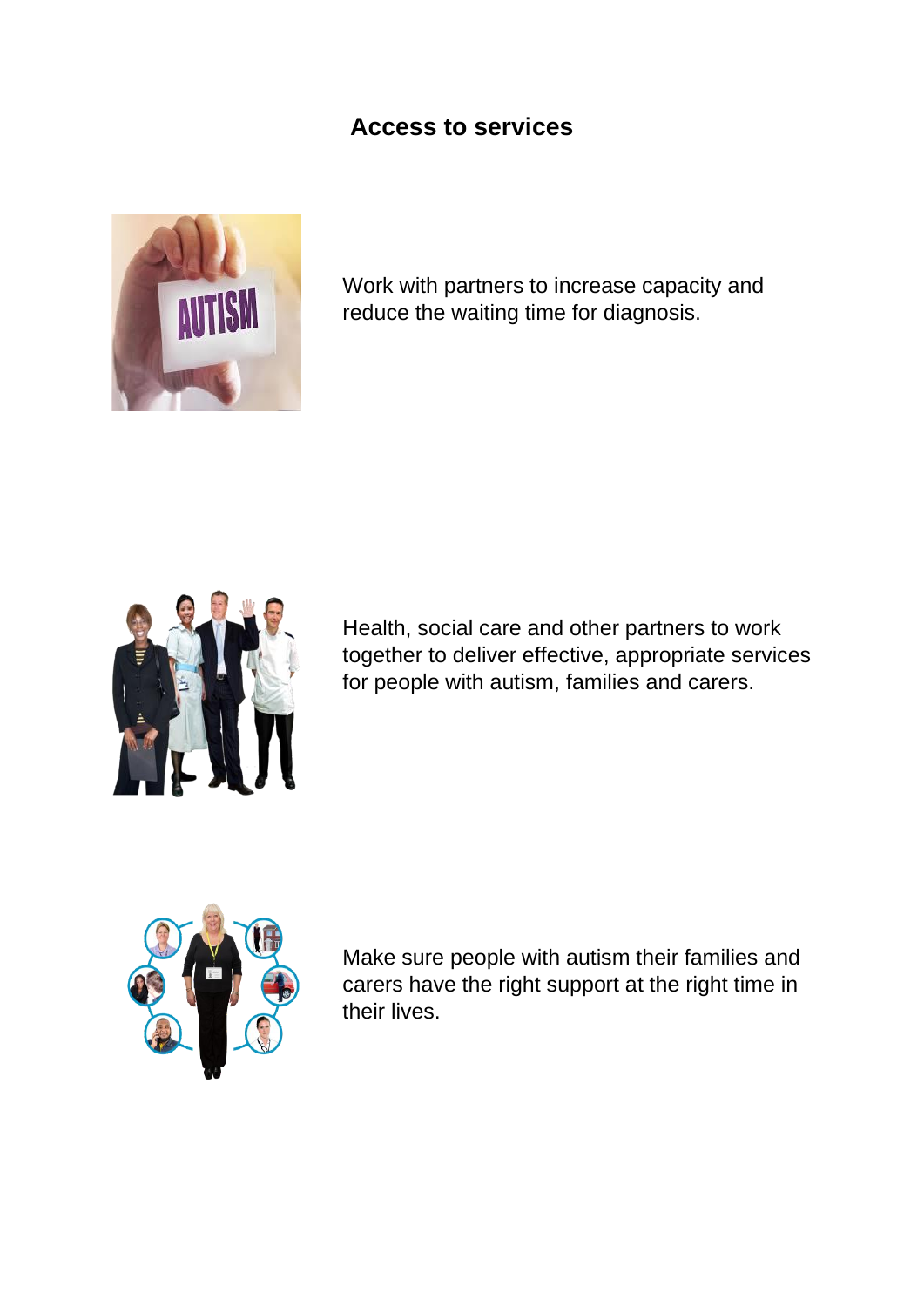### **Fulfilling and rewarding lives**



Develop a range of supported accommodation which meets the needs of individuals with appropriate flexible support enabling them live independently.



Work with organisations to develop mechanisms that support people with autism to gain and maintain employment.



Work with local colleges and universities to make sure they provide courses which support people with autism.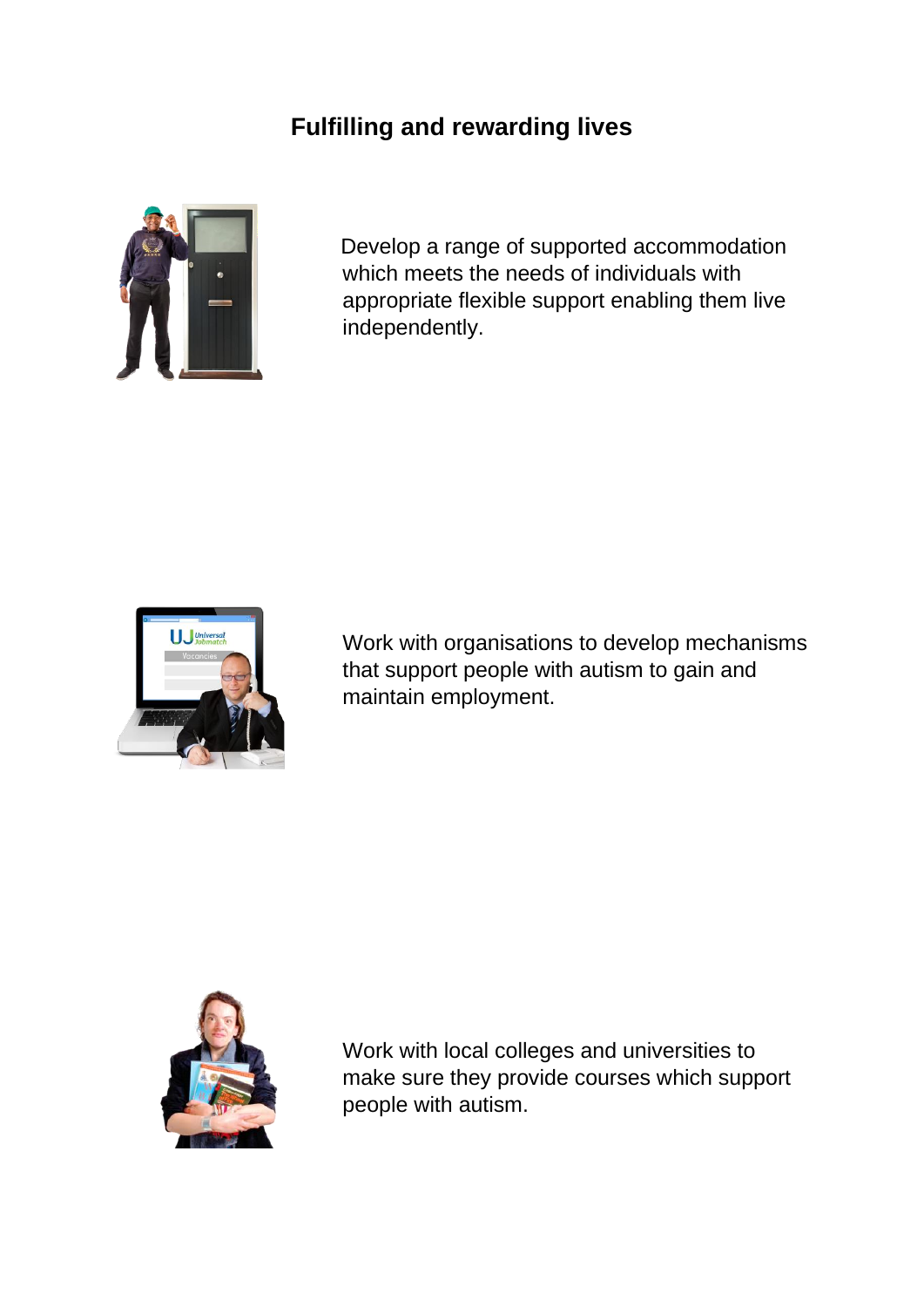

Support people with autism to have good physical and mental wellbeing through the completion of annual health checks.



Ensure young people have a smooth transition from childhood to adulthhood.